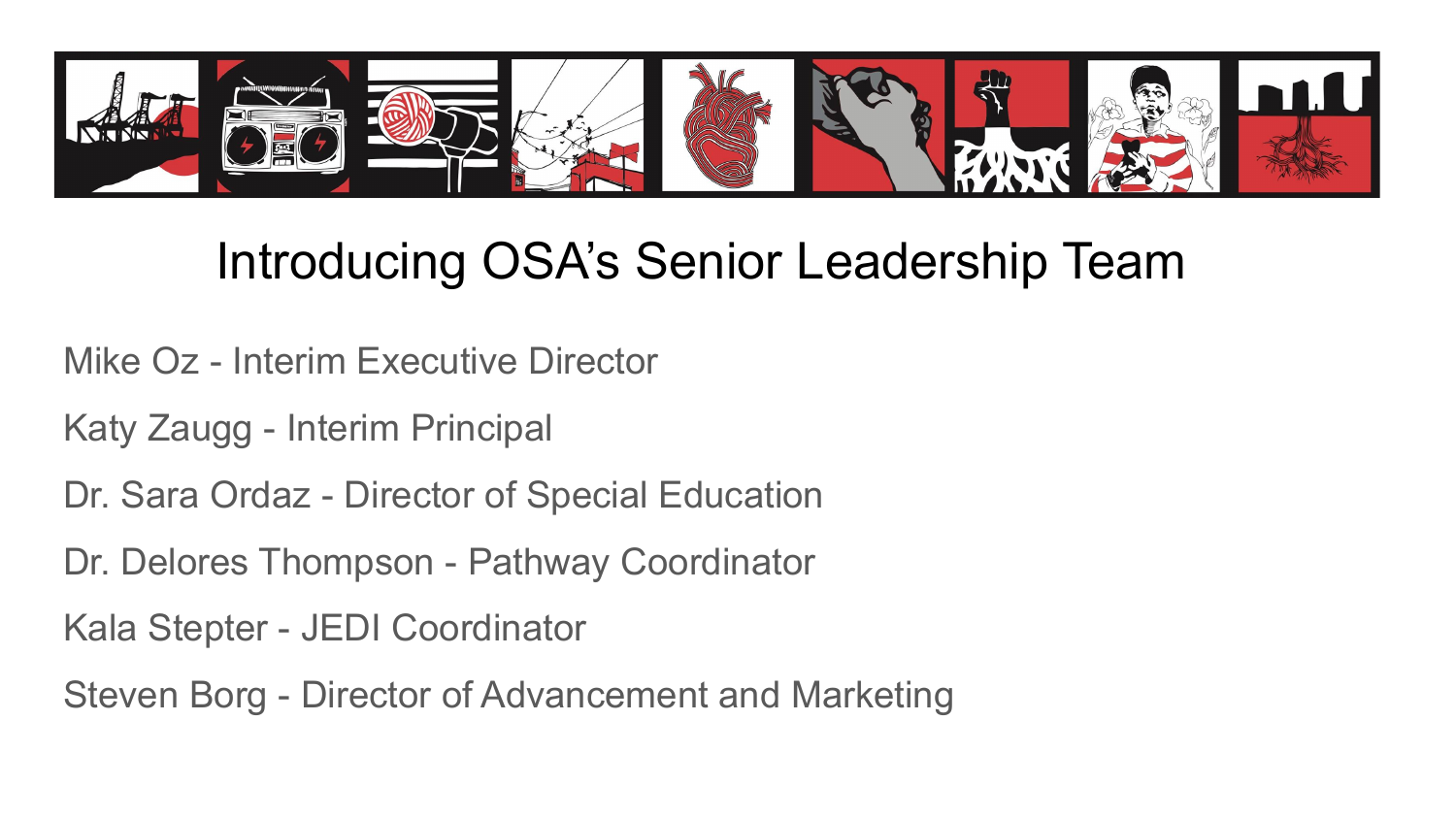

# Mission

The Senior Leadership Team will guide OSA's progress through this interim period while analyzing school operations to determine the most effective long-term leadership structure to support our shared aspirations, student outcomes and sustainability.

By design, this team is representative of the key facets of the school that support equity and inclusion. This team's findings will be reported directly to the board and school community. The larger Operational Leadership team will continue in parallel to lead the daily operations of the school.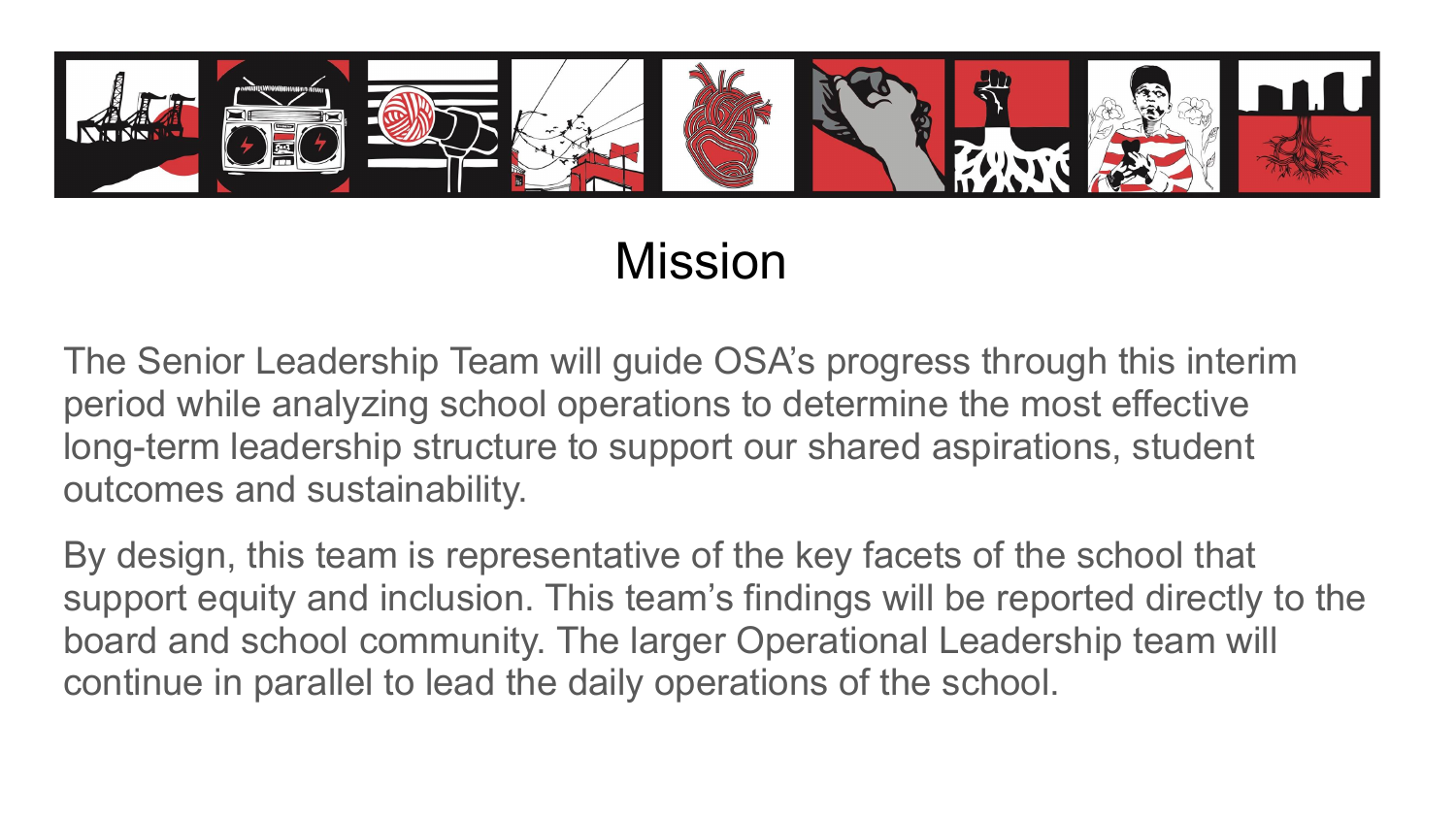

Mike Oz

With his multi-generational family history in the Oakland arts community, Mr. Oz has a strong sense of pride as a long standing member of OSA. Soon after joining OSA in 2006, Mr. Oz's commitment to creating an inviting school culture and equitable educational experience for all students led him to be part of the leadership team in 2009, spending 6 years as a school Principal. As Interim Executive Director he will assume additional management responsibilities. His immeasurable love for OSA and vast institutional knowledge will guide him as he leads the school forward. Mr. Oz is humbled by this opportunity and optimistic about meeting this challenge.

- Equitable and Inclusive School Climate
- Reach Tentative Agreement with COSATS
- Improve Communication and Transparency with Stakeholders
- Address Current HR Needs
- Financial Sustainability
- Address Current Facilities Needs

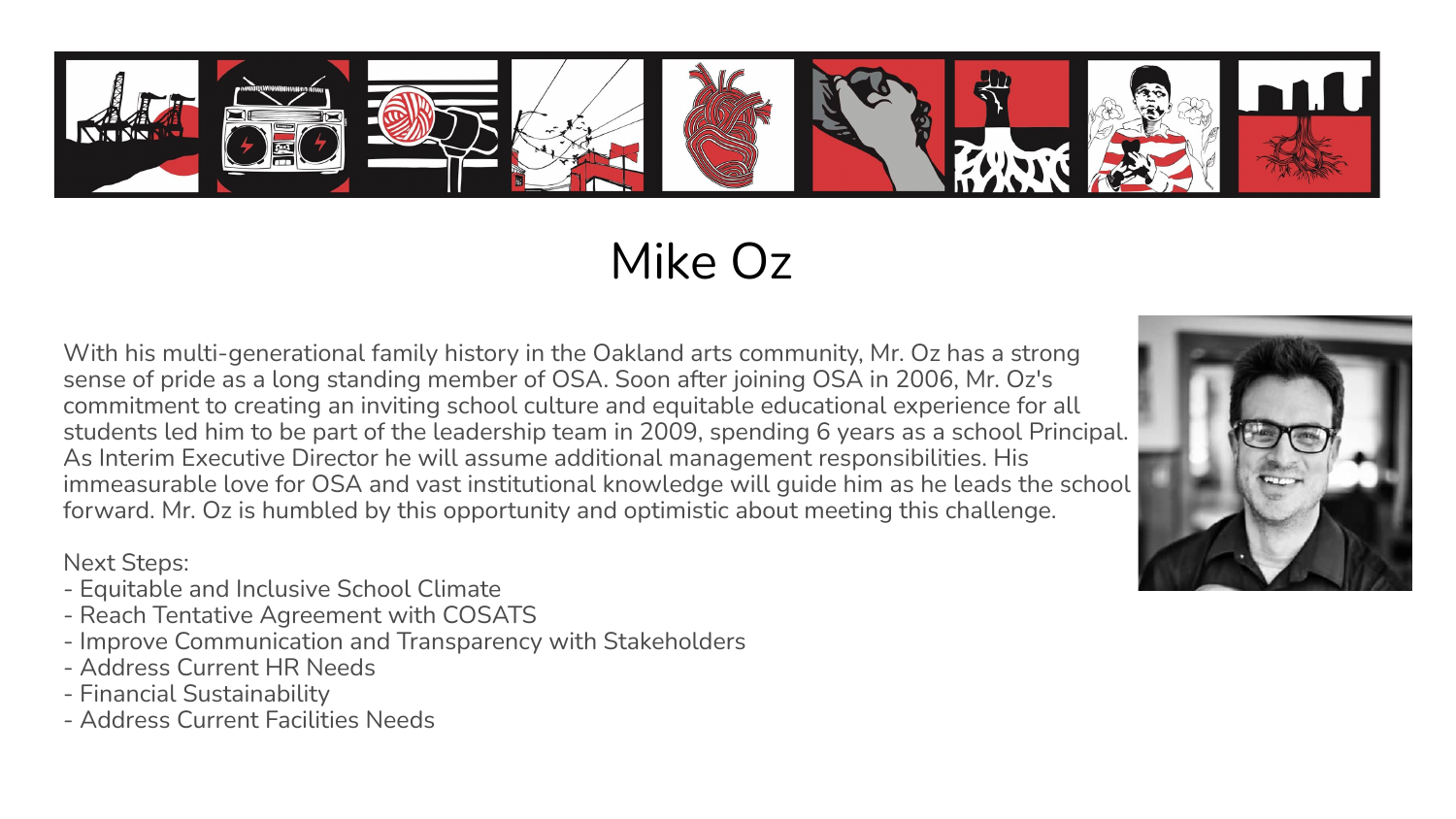

Katy Zaugg

Katy Zaugg has been of member of the OSA community as teacher for three years, Dean for four years and is in her third year as Assistant Principal. In her role as Interim Principal, she will continue to her previous duties, including student services and she will take on additional school wide management and leadership for arts and academic teachers as Principal.

Before shifting into education, Katy began her career in the arts as a proud graduate of California College of Arts and Crafts. She worked for four years in public schools and alternative education programs before coming to OSA. In addition to working at OSA, Katy supervises student teachers in the field for the Mills College Educators for Liberation, Justice, and Joy credential program.

#### Next Steps:

- Engage teachers, staff and admin in collaborative professional development to rebuild, heal and reflect the values of Justice, Equity, Diversity, and Inclusion in our OSA Community

-Establish concrete structures and programs to support all students' growth, competence and confidence in themselves as learners

-Provide clear communication to students and families regarding resources and initiatives

-Work with all stakeholders to identify areas of need and possible solutions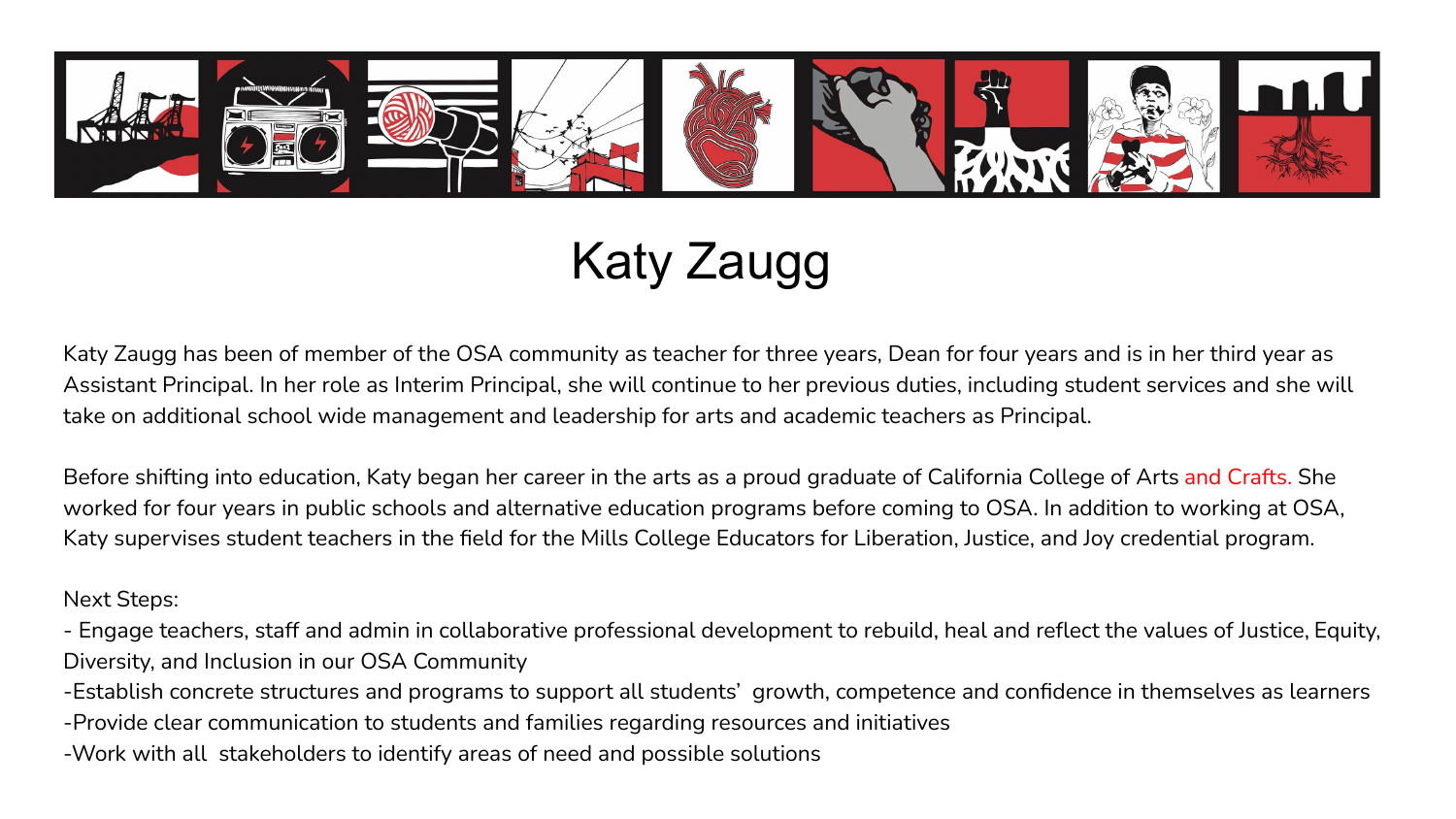

## Dr. Sara Ordaz

Dr. Sara Ordaz has been a member of the OSA community since 2019. As a committed and passionate Special Educator, she has worked in the field of special education for over 10 years now. Before coming to OSA, Dr. Ordaz taught special education at the middle and high school levels for 9 years, working with severely at risk youth through Seneca Center Family of Agencies. She has recently graduated from the University of San Francisco with her Doctorate in Special Education where her research focused on the overrepresentation of African American males in special education diagnosed with emotional disturbance. Dr. Ordaz is committed to the work through equity and justice and aims to create an even more inclusive program and culture at OSA where learning can happen for ALL students.

- Help create systems and structures at school to better support students
- Continue to collaborate with teachers to provide IEP implementation support
- Continue to uplift and improve the full inclusion model at OSA
- Work closely with the student support team to identify and provide resources to students

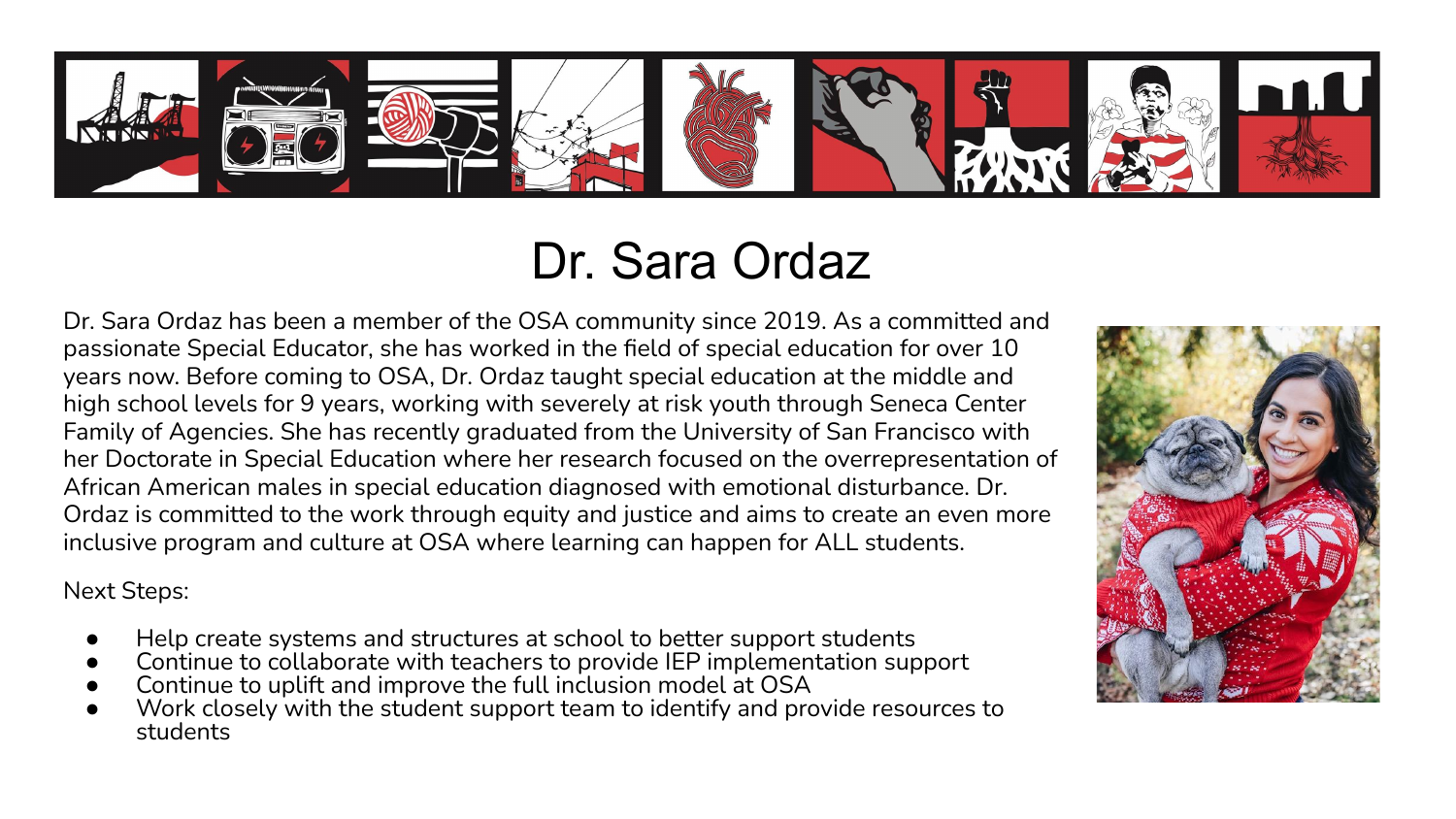

## Dr. Delores Thompson

An Oakland native, Dr. Thompson, has been heavily involved in the arts since the age of 3, Delores wrote and produced her first play at age 10. She began performing with the Oakland Parks and Rec's, and was a lead singer with two bands throughout middle and high school. Dr. Thompson, started her career with Soul Beat TV, a black owned 24hr television network where she was Program Director over the New York, Detroit and Sonoma County stations. Dr. Thompson, spent the last 25 years successfully working in the entertainment industry in Los Angeles, CA.

A mother of two, (one is an OSA alum) Dr. Thompson, founded KOSA, a student run online radio station. She currently serves as OSA's Pathway Coordinator, teaches radio broadcast, is an On-air Personality (102.9 KBLX), and has just completed her 8th season on TV One's docuseries UnSung. Dr. Thompson, serves as a board member for the Department of Education Arts Media and Entertainment, and The National College Resource Foundation/The Black College Expo. Dr. Thompson, is a licensed ordained Minister,on the ministry board at Shiloh Church in Hayward.

- Embed CTE into academic curriculum
- Continue to build out the CMMI (Career, Mentor, Master classroom, and Internship) program
- Expand our college and career readiness programming
- Support Arts Faculty navigate through a non-audition school

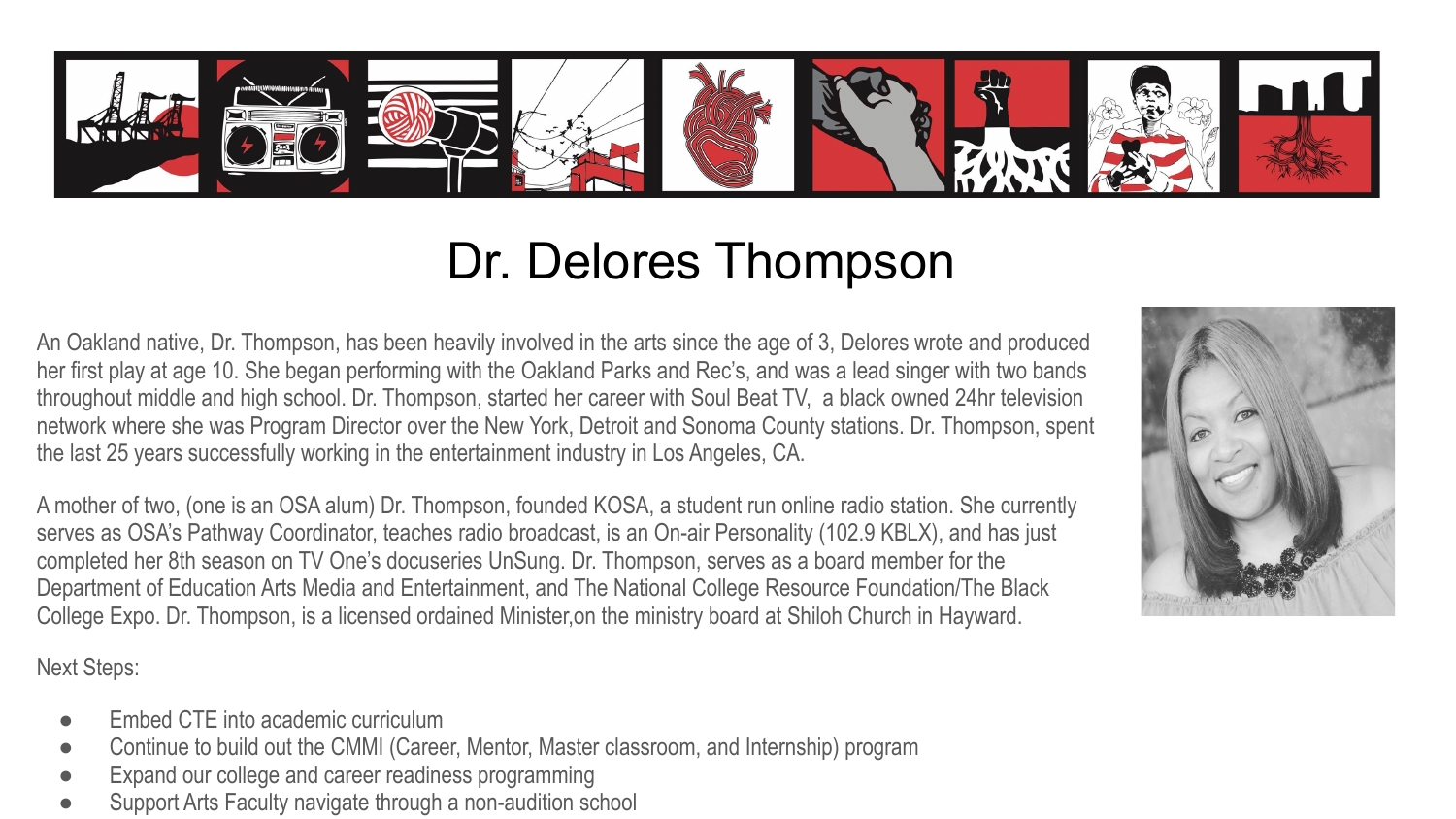

#### Kala Stepter (pronouns: she/her)

Kala is a newcomer to the OSA community, and is hopeful that she can provide a fresh perspective to the team. A former math teacher, Kala has worked to redesign systems - both in and outside of the classroom - to center students, empower families, and support educators so that we can cultivate the strength within our communities.

Currently, Kala works as the Justice, Equity, Diversity, and Inclusion (JEDI) Coordinator, a role sparked by the innovation and activism of the OSA community. Kala's priorities include building a transformative school system in which collaboration, creativity, and humanity are centered. In addition to her role of JEDI Coordinator, she advises OSA's BSOC, BBSU, and Womxn of Color Club.

- Equity Task Force: Developing equity rubrics and offering suggestions to OSA leadership
- Partner with students and staff to build sustainable, positive school culture
- Create spaces for listening and feedback to understand needs of families, students, and staff
- Develop strategy for equitable recruitment and selection process of OSA staff members